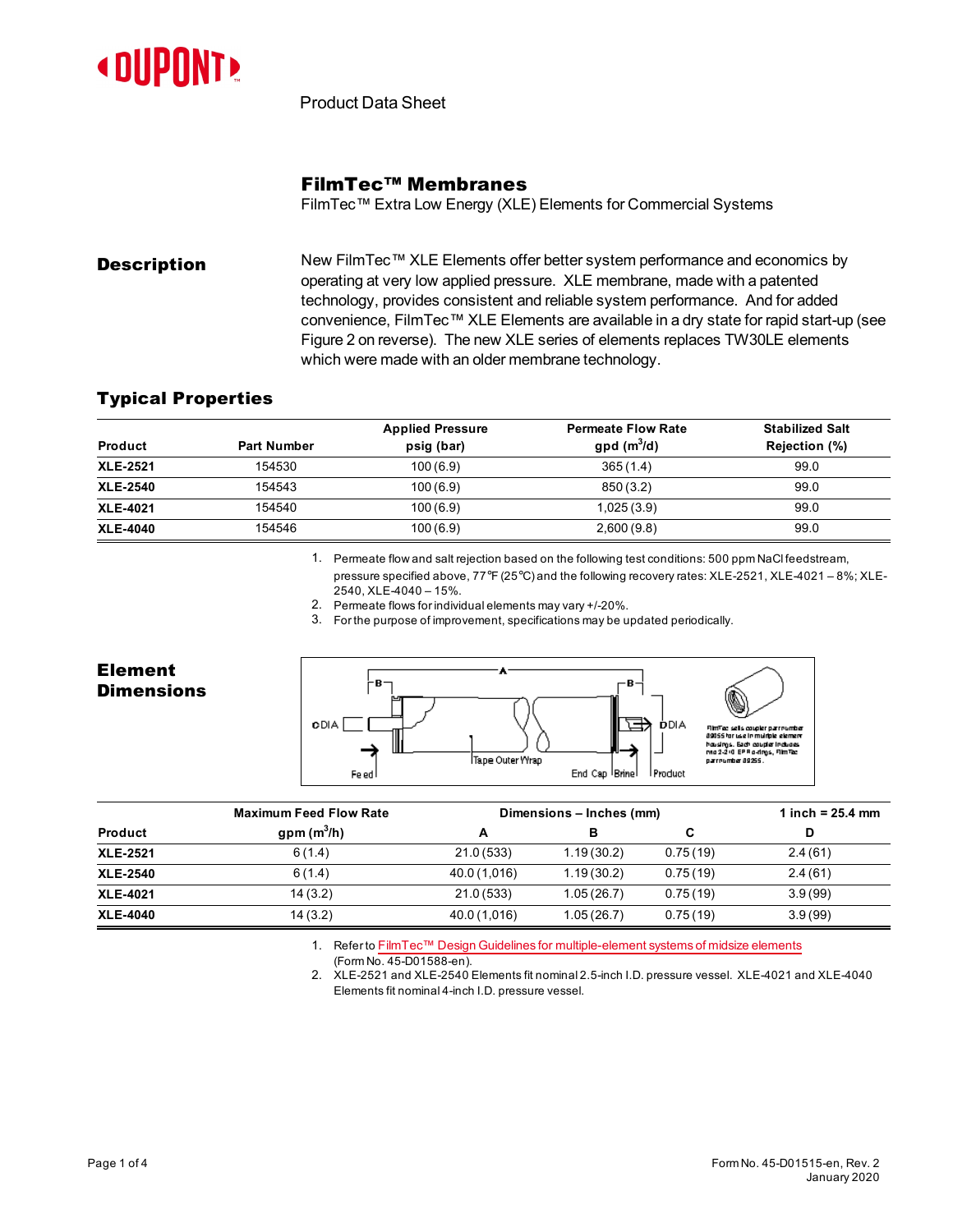# Operating and Cleaning Limits

| Membrane Type                              | Polyamide Thin-Film Composite |  |  |
|--------------------------------------------|-------------------------------|--|--|
| Maximum Operating Temperature <sup>a</sup> | 113°F (45°C)                  |  |  |
| <b>Maximum Operating Pressure</b>          | 600 psi (41 bar)              |  |  |
| Maximum Pressure Drop                      | 13 psig (0.9 bar)             |  |  |
| pH Range                                   |                               |  |  |
| Continuous Operation <sup>a</sup>          | $2 - 11$                      |  |  |
| Short-Term Cleaning <sup>b</sup>           | $1 - 13$                      |  |  |
| Maximum Feed Silt Density Index            | SDI <sub>5</sub>              |  |  |
| Free Chlorine Tolerance <sup>c</sup>       | $0.1$ ppm                     |  |  |

a. Maximum temperature for continuous operation above pH 10 is  $95^{\circ}F$  (35 $^{\circ}C$ ).

b. Refer to Cleaning [Guidelines](https://www.dupont.com/content/dam/dupont/amer/us/en/water-solutions/public/documents/en/45-D01696-en.pdf) (Form No. 45-D01696-en)..

c. Under certain conditions, the presence of free chlorine and otheroxidizing agents will cause premature membrane failure. Since oxidation damage isnot covered under warranty, DuPont Water Solutionsrecommends removing residual free chlorine bypretreatment prior to membrane exposure. Please refer to FilmTec™ Design Guidelines for [multiple-element](https://www.dupont.com/content/dam/dupont/amer/us/en/water-solutions/public/documents/en/45-D01695-en.pdf) systems of 8-inch elements (Form No. 45-D01695-en). for more information.



#### <span id="page-1-0"></span>**Figure 2: XLE-4040 start-up data**

## Important Information

Proper start-up of reverse osmosis water treatment systems is essential to prepare the membranes for operating service and to prevent membrane damage due to overfeeding or hydraulic shock. Following the proper start-up sequence also helps ensure that system operating parameters conform to design specifications so that system water quality and productivity goals can be achieved.

Before initiating system start-up procedures, membrane pretreatment, loading of the membrane elements, instrument calibration and other system checks should be completed.

Please refer to the application information literature entitled Start-Up [Sequence](https://www.dupont.com/content/dam/dupont/amer/us/en/water-solutions/public/documents/en/45-D01609-en.pdf) (Form No. 45-D01609-en).) for more information.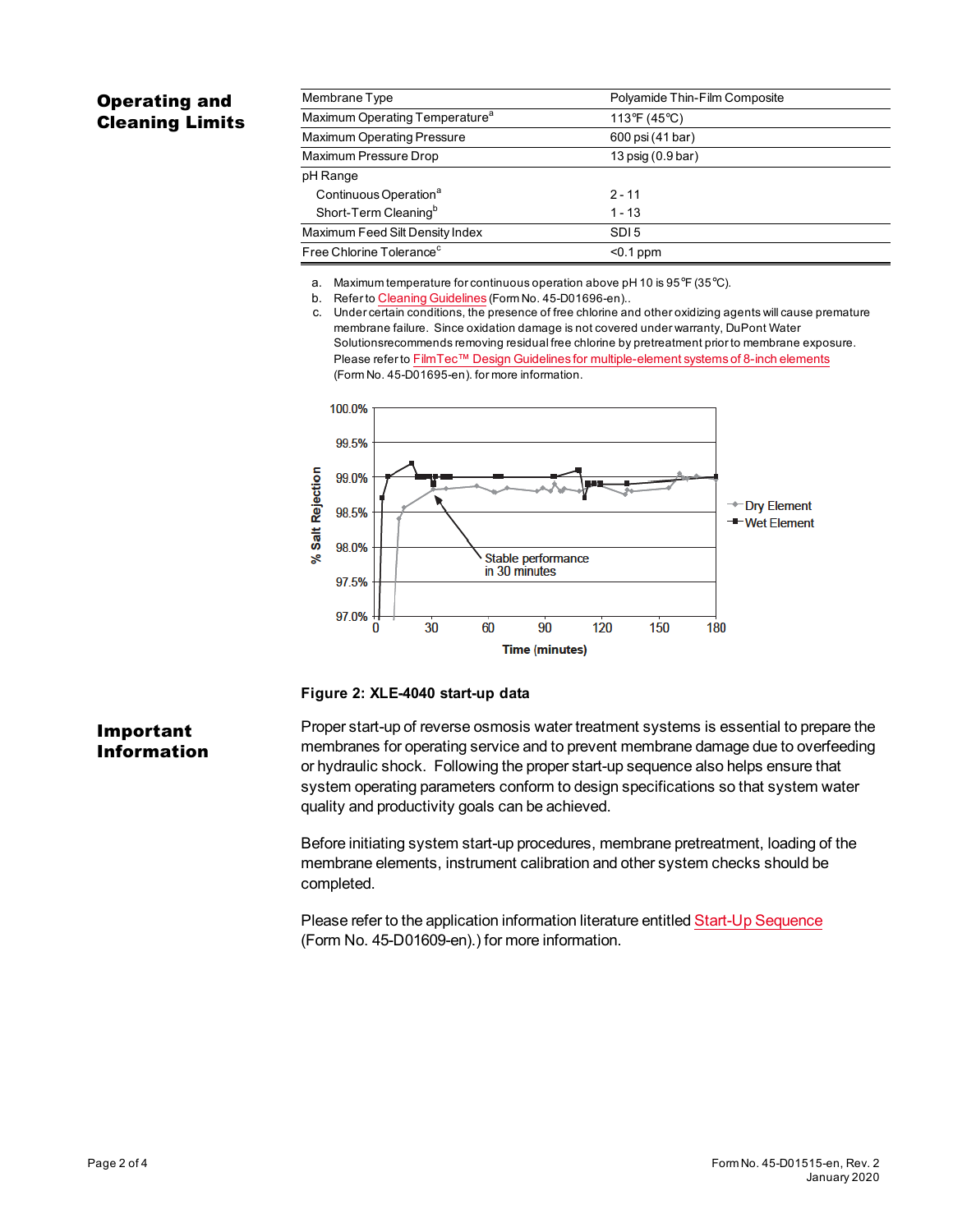| <b>Operation</b><br><b>Guidelines</b> | Avoid any abrupt pressure or cross-flow variations on the spiral elements during start-up,<br>shutdown, cleaning or other sequences to prevent possible membrane damage. During<br>start-up, a gradual change from a standstill to operating state is recommended as<br>follows:<br>• Feed pressure should be increased gradually over a 30-60 second time frame.<br>• Cross-flow velocity at set operating point should be achieved gradually over 15-<br>20 seconds.                                                                                                                                                             |
|---------------------------------------|------------------------------------------------------------------------------------------------------------------------------------------------------------------------------------------------------------------------------------------------------------------------------------------------------------------------------------------------------------------------------------------------------------------------------------------------------------------------------------------------------------------------------------------------------------------------------------------------------------------------------------|
| <b>General</b><br><b>Information</b>  | Keep elements moist at all times after initial wetting.<br>If operating limits and guidelines given in this bulletin are not strictly followed, the<br>limited warranty will be null and void.<br>To prevent biological growth during prolonged system shutdowns, it is recommended<br>$\bullet$<br>that membrane elements be immersed in a preservative solution.<br>The customer is fully responsible for the effects of incompatible chemicals and<br>lubricants on elements.<br>Maximum pressure drop across an entire pressure vessel (housing) is 30 psi (2.1 bar).<br>Avoid static permeate-side backpressure at all times. |
| <b>Product</b><br><b>Stewardship</b>  | DuPont has a fundamental concern for all who make, distribute, and use its products, and<br>for the environment in which we live. This concern is the basis for our product stewardship<br>philosophy by which we assess the safety, health, and environmental information on our<br>products and then take appropriate steps to protect employee and public health and our<br>environment. The success of our product stewardship program rests with each and every<br>individual involved with DuPont products—from the initial concept and research, to<br>manufacture, use, sale, disposal, and recycle of each product.       |
| <b>Customer Notice</b>                | DuPont strongly encourages its customers to review both their manufacturing processes<br>and their applications of DuPont products from the standpoint of human health and<br>environmental quality to ensure that DuPont products are not used in ways for which they<br>are not intended or tested. DuPont personnel are available to answer your questions and to<br>provide reasonable technical support. DuPont product literature, including safety data<br>sheets, should be consulted prior to use of DuPont products. Current safety data sheets are<br>available from DuPont.                                            |
|                                       | Please be aware of the following:<br>The use of this product in and of itself does not necessarily guarantee the removal<br>of cysts and pathogens from water. Effective cyst and pathogen reduction is<br>dependent on the complete system design and on the operation and maintenance<br>of the system.<br>Dermeete ehteined from the first hour of energtion should be discorded                                                                                                                                                                                                                                                |

• Permeate obtained from the first hour of operation should be discarded.